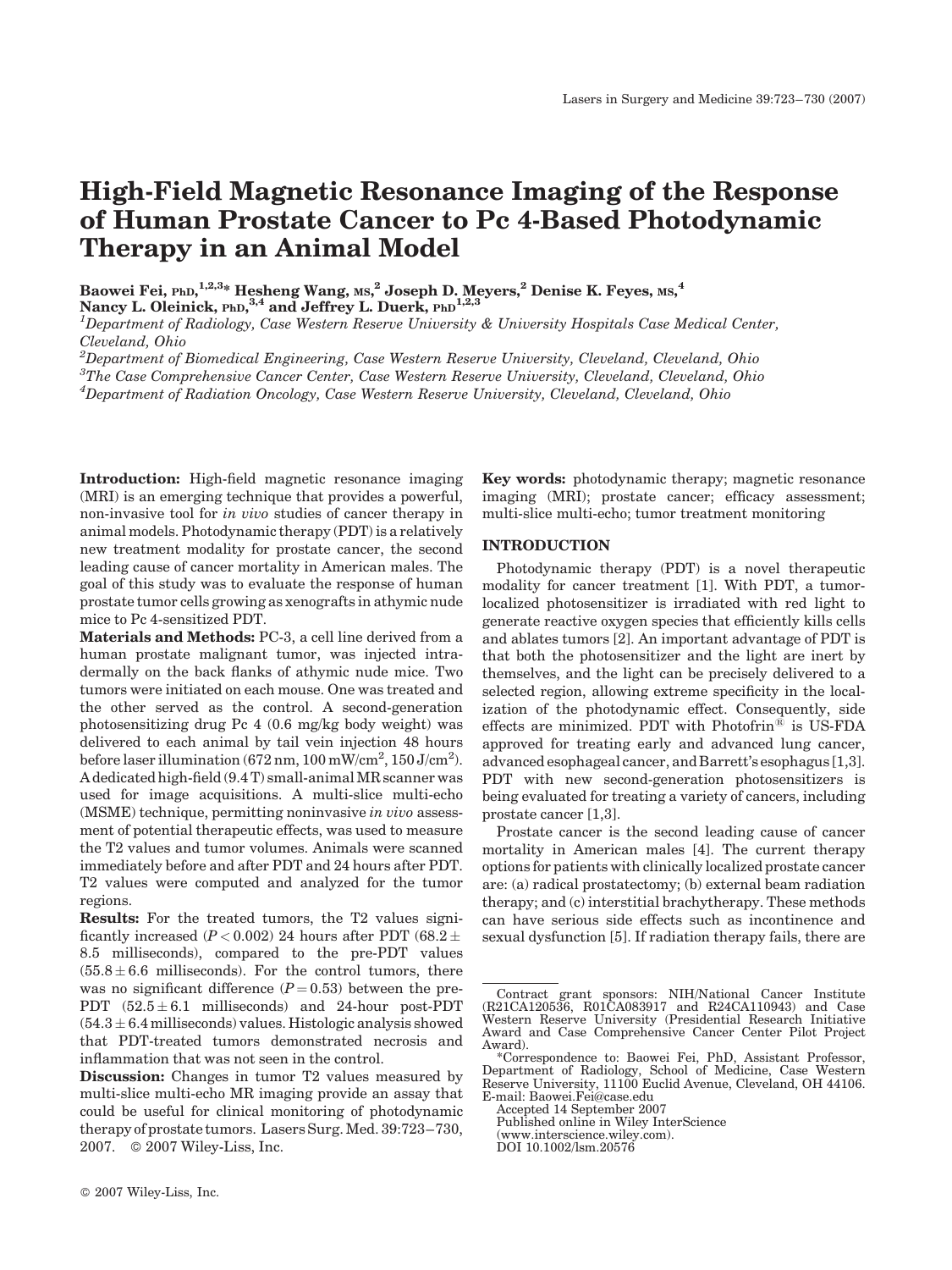currently only a limited number of salvage options available for treatment of recurrent prostate cancer [5,6]. Therefore, new treatment methods are of great potential value. PDT may be an ideal salvage treatment modality for recurrent localized prostate cancer. PDT can be administered deep into tumors using minimally invasive techniques, as only the small laser fibers that deliver the light to the tumor need to be inserted into the lesions. Currently, second-generation photosensitizing drugs such as Pc 4 [7], motexafin lutetium (Lu-Tex) [8–10], Pdbacteriopheophorbide (TOOKAD) [11,12], aminolevulinic acid (ALA) [13–15], mTHPC [16,17], and SnET2 [18,19] are being studied for treating prostate cancer.

Magnetic resonance imaging (MRI) and MR spectroscopy (MRS) techniques have already proven to be a useful tool for assessing PDT efficacy. First, MRI has been used to evaluate PDT-induced vascular damage followed by hemorrhagic necrosis in murine M1 tumors in mice [20]. Blood oxygenation level-dependent (BOLD) contrast MRI shows attenuation (25–40%) of the MR signal at the treated tumor site [21]. Decreases in contrast agent uptake rates following PDT were observed by gadolinium-contrast MRI [22]. Gadolinium diethylenetriamene pentaacetate (DTPA) contrast-enhanced MRI was used to assess the boundary of PDT-induced tissue necrosis in a canine model [23] and in human patients [24]. Second, in vivo <sup>31</sup>P nuclear magnetic resonance (NMR) spectroscopy has been used to monitor tumor metabolic status before and after the treatment of RIF-1 tumors [25,26] and mammary carcinoma [27–30]. NMR data analysis revealed significant differences in the time course of changes in high energy phosphate levels in response to combined hyperthermia and photodynamic therapies [29]. It was also demonstrated that there is a relationship between NMR measurements immediately following PDT and the ultimate effect on the tumor [26]. Third, diffusion-weighted MRI showed a biphasic change in the apparent diffusion coefficient (ADC) within the first 24 hours post-PDT, indicating the early response of PC-14 tumors to PDT [11].

In our previous study, we used both MRI and positron emission tomography (PET) to image C3H mice bearing RIF-1 tumors after PDT [31,32]. PET with <sup>18</sup>F-fluorodeoxyglucose (FDG) provided metabolic information of the tumors. High-resolution MRI provided information on anatomical and morphological changes in the lesions. Registration methods were developed to combine MRI and PET images for improved tumor monitoring. Fusion of MRI and PET images provided both anatomical and functional information about the tumors for evaluating PDT effects. We found that the tumor FDG uptake decreased immediately after successful PDT [31,32].

In the present study, we focused on high-field smallanimal MR imaging for monitoring the early response of prostate cancer to PDT. To the best of our knowledge, this is the first study on in vivo imaging for Pc 4-based PDT of prostate cancer. The overall goal is to develop non-invasive imaging and quantitative analysis techniques to identify the subtle changes that occur 24 hours after PDT for evaluating therapeutic efficacy.

## MATERIALS AND METHODS

#### Pc 4 Formulation

We use a second-generation photosensitizing drug, the silicon phthalocyanine Pc 4,  $[HOSiPCOSi(CH_3)_2(CH_2)_3N$  $(CH<sub>3</sub>)<sub>2</sub>$ , that was developed and evaluated for treating a variety of cancers at Case Comprehensive Cancer Center. The chemical synthesis of Pc 4 was described earlier [33]. Pc 4 was obtained from Dr. Malcolm E. Kenney, Chemistry Department, Case Western Reserve University. A stock solution (1 mg/ml) was made by dissolving Pc 4 in 50% Cremophor EL, 50% absolute ethanol, then adding 9 volumes of normal saline with mixing. For injection, the Pc 4 stock solution was mixed with an equal volume of 5% Cremophor EL, 5% ethanol, and 90% saline to give a final concentration of 0.05 mg/ml (0.07 mM).

## Tumor Model

The PC-3 cell line is derived from a primary malignant human prostate tumor [34]. PC-3 cells were grown as monolayers in E-MEM supplemented with 15% fetal bovine serum at  $37^{\circ}$ C. Cells were harvested by trypsinization in ethylenediaminetetraacetic acid/trypsin, washed in Hank's balanced salt solution (HBSS) without  $Ca^{2+}$  and  $Mg^{2+}$ , and centrifuged at 150g for 5 minutes. Cells were counted in a hemacytometer using 0.4% trypan blue, and the cell suspension was brought to a final concentration of  $1 \times 10^6$ cells/ml and kept on ice for immediate injection.

The study was conducted with the approval of the Institutional Animal Care and Use Committee (IACUC) of Case Western Reserve University and conformed to the guidelines of the National Institutes of Health for the care and use of laboratory animals. Male athymic nude mice of 4–8 weeks old were obtained from the Case Comprehensive Cancer Center Athymic Animal Facility (Case Western Reserve University, Cleveland, Ohio) and housed under pathogen-free conditions. They were maintained under controlled conditions (12-h dark–light cycles; temperature  $20-24$ °C) with free access to sterilized mouse chow. Two tumors were initiated in each mouse by injection of 50  $\mu$ l containing  $5\times 10^4$  PC-3 cells intradermally on each flank at least 20 mm apart and as far from the lung and heart as possible to minimize motion effects in MRI.

#### Experimental Protocol

Tumors were treated and imaged when they reached 8–10 mm in diameter, which typically required 2–4 weeks after implantation. A volume of Pc 4 solution was injected intravenously into the tail vein to give  $0.6$  mg/kg (e.g.,  $240$  µl to a 20 g mouse), a dose that we found to be optimal in another xenograft model (OVCAR-3 ovarian epithelial carcinoma) [35]. Appropriate controls of photosensitizer without light or light without photosensitizer produced no response. Forty-eight hours after photosensitizer injection, the animals were taken to the small-animal imaging facility for imaging and PDT. For PDT, a diode laser (Applied Optronics Corp., Newport, CT) delivered 672-nm light, the longest wavelength absorption maximum of Pc 4. The laser was coupled to a fiber optic cable terminating in a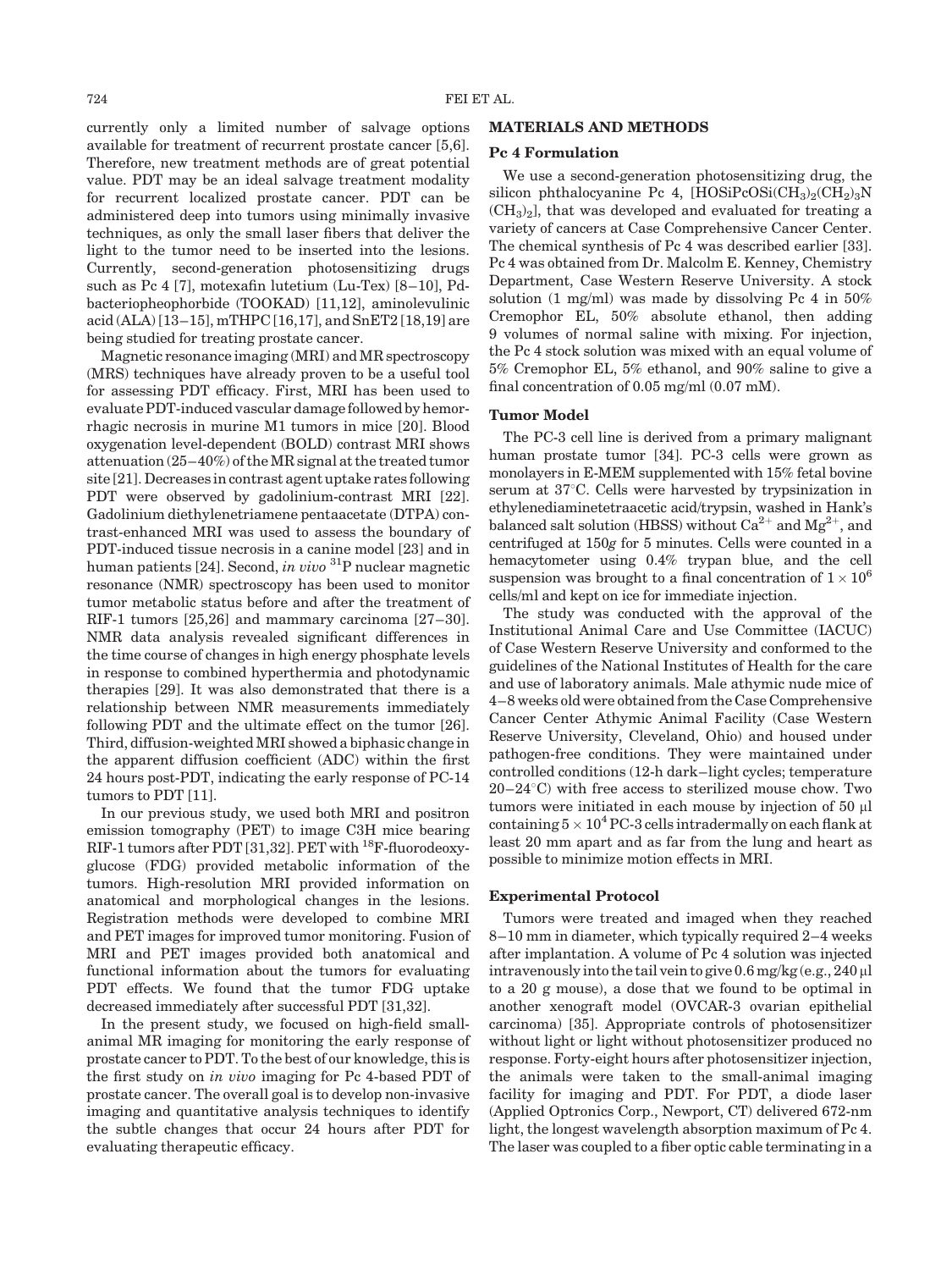microlens. The treatment light covered the entire tumor and was distributed uniformly throughout the treatment field. One of the two tumors on each animal was irradiated with a fluence of  $150$  J/cm<sup>2</sup> and an irradiance of 100 mW/cm<sup>2</sup> , that has been shown to produce a complete response and some cures in other tumor models [35]. The low power of the laser light precludes thermal effects. The other tumor in each animal served as a control (receiving photosensitizer but no light). Mice were euthanized 24 hours after PDT to measure early histologic responses to Pc 4-PDT. The tumors were harvested and immediately stored in 10% formalin before histologic processing. A total of 13 tumor-bearing animals were treated and imaged in this study. Each mouse had two tumors, but mice 1 and 7 each had a small control tumor. Therefore, data were obtained from only 24 tumors.

## MRI

Forty-eight hours after photosensitizer injection, highresolution MR images were acquired from each mouse preand post-PDT, and an additional MR image was obtained 24 hours after PDT. The mice were imaged immediately after light treatment and 24 hours later, because our research focuses on detecting the early tumor response to PDT. The mouse MR images were acquired using a highfield (9.4-T) small-animal MR scanner (Bruker BioSpin GmbH, Rheinstetten, Germany). A dedicated whole body mouse coil was used for the image acquisitions. During each imaging session, the animals were placed on a plastic holder and were provided with a continuous supply of 2% isoflurane (EZAnesthesia, Palmer, PA) in air. To minimize motion artifacts, we used respiration-gated MR image acquisitions. Animals' respiration rates and core-body temperatures were monitored throughout the entire experiments; temperature was maintained via a feedback system that provided warm air to the bore of the magnet. Typically, the respiration rate was maintained at 40/min, and the core-body temperature was maintained between  $35$  and  $37^{\circ}$ C.

Images with varying echo times (TEs) were then obtained using a commercial multi-slice multi-echo (MSME) sequence to enable T2 calculation. Two sets of imaging



Fig. 1. MR images of a tumor-bearing mouse (M10) pre-PDT (a) and 24 hours after PDT (b). The images were acquired using a multi-slice multi-echo (MSME) MR sequence with the following imaging parameters:  $TE = 10.25$ , 20.50, 30.75, and 41.00 milliseconds; TR = 1,280 milliseconds; FOV = 3.5 cm  $\times$ 3.5 cm; Matrix size:  $128 \times 128$ . The MR images shown here

were reconstructed from the first echo. The signal intensity values changed 24 hours after the treatment. MR images from four echoes were used to calculate T2 maps. Compared to the T2 map before PDT (c), the T2 values increased 24 hours after the treatment (d), especially within the treated tumor (arrow).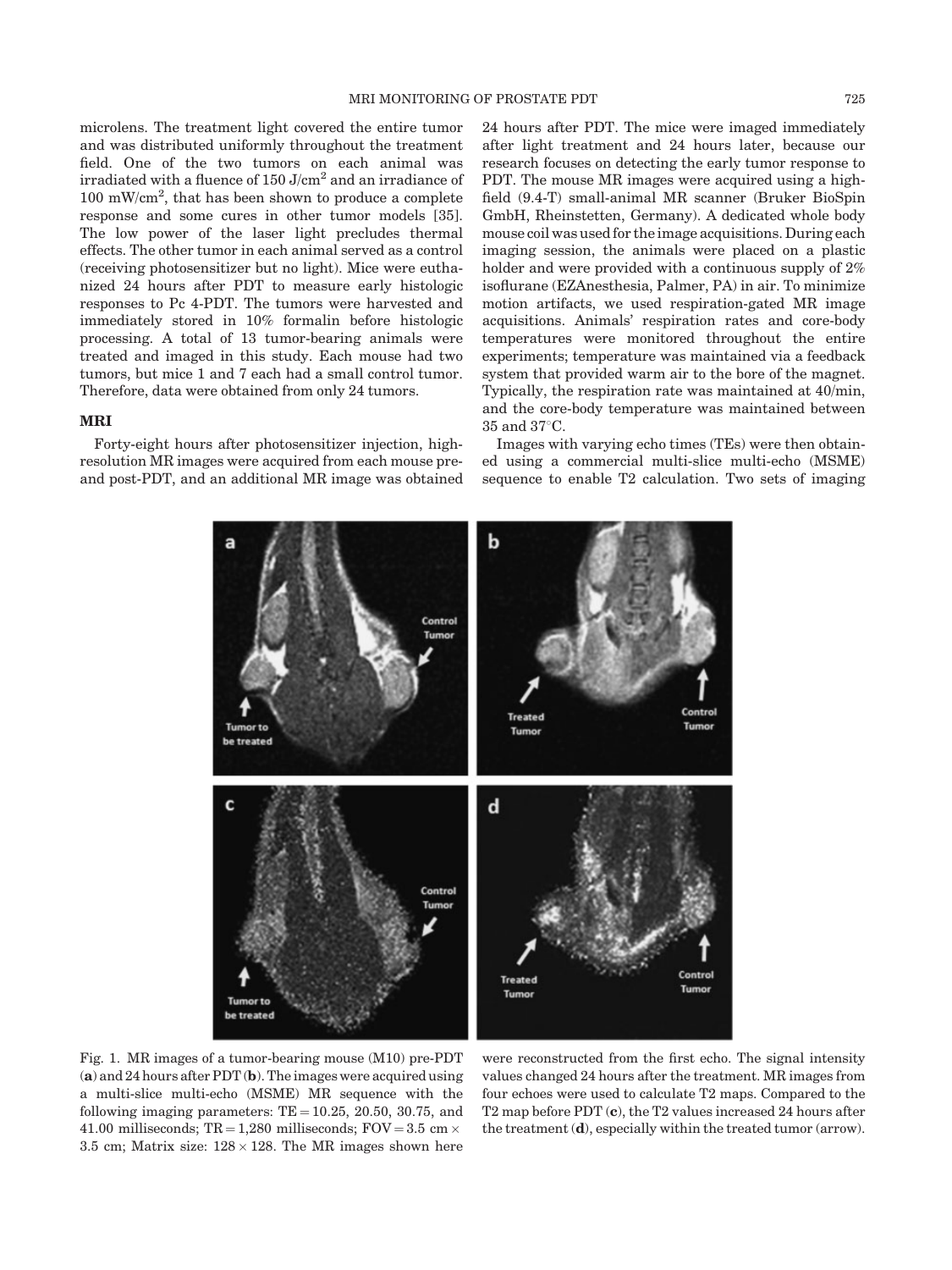parameters were used. First, MR images were obtained at four different echo-times (27.85, 55.71, 83.56, and 111.42 milliseconds) in one single acquisition  $(TR = 6.929)$ milliseconds, field of view 7.50 cm  $\times\,3.75$  cm, matrix size  $256 \times 128$ , slice thickness 0.5 mm, receiver bandwidth 30.864 kHz, 1 average). Typically, 15–20 coronal slices were acquired to cover the two tumors. The total scan time to simultaneously acquire the four T2-weighted images was 14 minutes 47 seconds. These MR parameters were used for mice 1–6. Then, we used another set of echo times (10.25, 20.50, 30.75, and 41.00 milliseconds) for a shorter acquisition time. Other parameters were modified accordingly (TR  $=$  1,250 milliseconds, field of view 3.5 cm  $\times$  3.5 cm, matrix size  $128 \times 128$ , slice thickness 0.5 mm, receiver bandwidth 25 kHz, 1 average). The total scan time for the four T2-weighted images acquired simultaneously was 2 minutes 43 seconds, which was much shorter than that using the first set of MR parameters. We used the second set of MR parameters for mice 7–13. Although two sets of imaging parameters were used for the image acquisitions, they were from the same MR imaging sequence, that is, MSME sequence that was a standard MR imaging sequence installed in the MR scanner by the manufacturer. No variation was detected in T2 calculations on the same tissues using the different MSME echo times (data not shown).

#### Image and Data Analysis

We performed quantitative image analysis for the MSME images. First, we used the MSME images to generate T2 maps by performing a linear least squares fit to the semilogarithm at each voxel, as described below:

$$
S=S_0\exp\biggl(-\frac{\mathrm{TE}}{T_2}\biggr)
$$

where  $S_0$  and S are the initial signal and signal at echo time TE, respectively. We used the software package Paravision 3.1 (Bruker BioSpin GmbH) to compute the T2 maps. Second, we manually segmented the tumor on each slice of the MSME image volumes. We used commercial image analysis software, Analyze (AnalyzeDirect, Inc., Overland Park, KS), for the segmentation. On the T2-weighted MR images, the tumor appeared as a bright region. One author manually drew the boundary of the tumor on the image and then saved the object map of the tumor. Another author examined the image independently and loaded the object map to verify the segmentation. The object map was edited if the two authors agreed to make the change. The final boundaries of the segmented tumor were saved and copied to the corresponding T2 map. The T2 value for each voxel was determined within the tumor region. Third, we calculated the histogram, mean, and standard deviation of the T2 maps. We compared the mean T2 values for the treated and control tumors.

### Histologic Analysis

Histologic analyses were performed at the Case Comprehensive Cancer Center Histology Core Facility. We dissected the prostate tumors 1–7 days after PDT. Sixteen tumors (9 PDT-treated, 7 control) were harvested 24 hours after PDT and 8 tumors (4 PDT-treated, 4 control) were dissected 7 days after PDT. Excised tissues were fixed in a large volume of 10% formalin for a minimum of one day to allow complete tissue fixation. Subsequently, the tissue was sectioned along approximately the same plane as the coronal MR images to permit correlation of histologic and MR images. All tumors were stained with hematoxylin and eosin (H&E) for histopathologic assessment of tumor features. Tissue sections of the entire specimen were then examined with an Olympus BX40 microscope at magnifications ranging from  $40 \times$  to  $400 \times$  by a pathologist specially trained in genitourinary pathology.

## Statistical Analysis

Statistical analyses were performed to compare the T2 values obtained at three different time points (pre-PDT, post-PDT, and 24-hour after PDT). We used Microsoft Excel 2007 (Microsoft, Seattle, WA) to compute a two-tailed twosample Student's t-test for the T2 values. A P-value  $\leq 0.05$ was assigned statistical significance.

## RESULTS

Figure 1a,b shows MR images of a tumor-bearing mouse pre-PDT and 24 hours after PDT. The treated and control tumors are clearly delineated on the images. The signal intensity values changed 24 hours after the treatment. The



Fig. 2. Histograms of the T2 values over the tumor regions pre-PDT, post-PDT and 24 hours after PDT. a: For the treated tumor, the T2 histogram shifted to the right 24 hours after the treatment, indicating increases in the T2 values. b: For the control tumor, the T2 histograms did not demonstrate significant change pre-PDT, post-PDT and 24 hours after PDT. The treated and control tumors were for the same mouse (M2).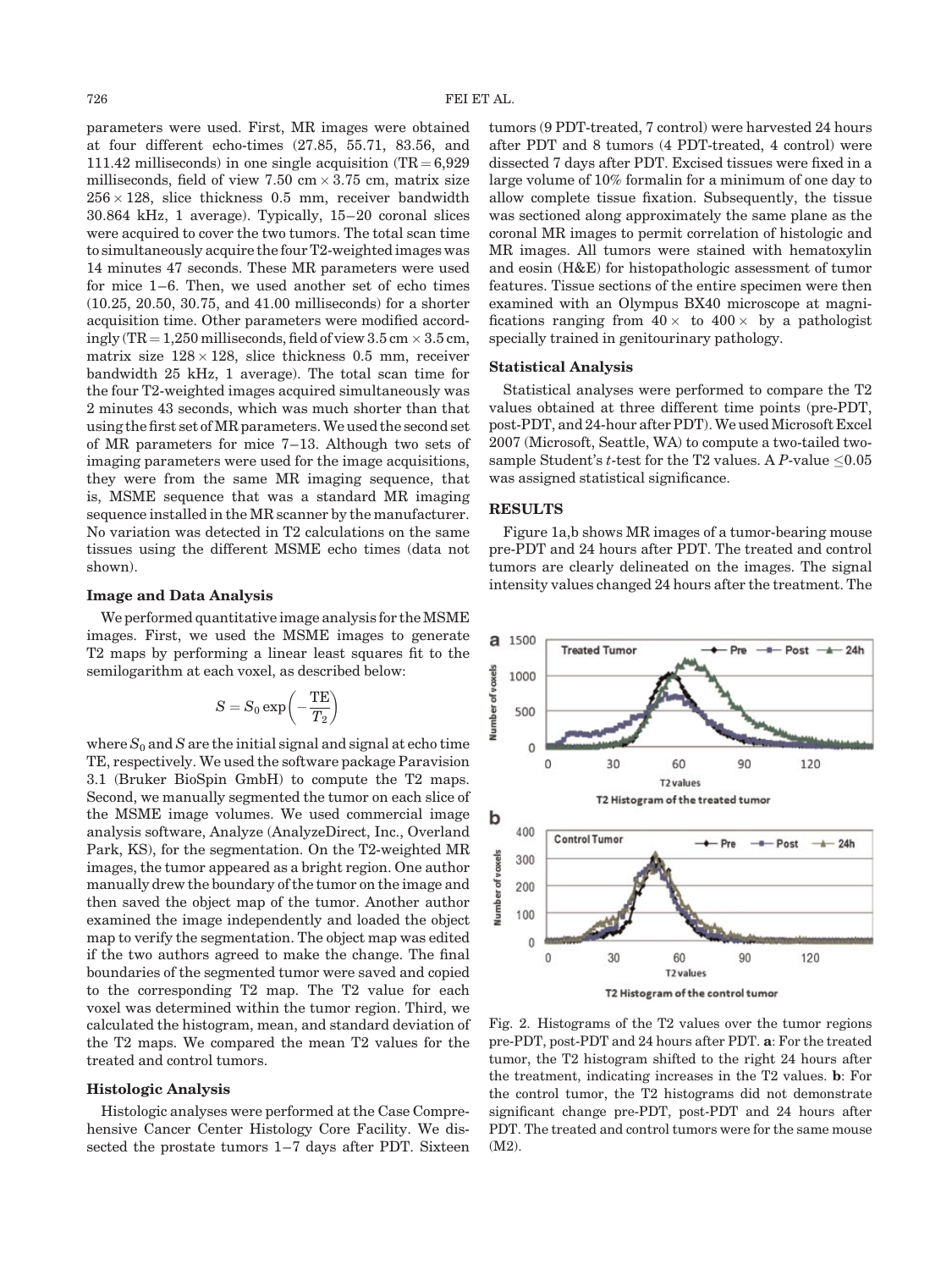MR images were used to calculate T2 maps (Fig. 1c,d). Compared to the T2 map before PDT, the T2 values of the treated tumor increased 24 hours after PDT. After the treatment, inflammation at the tumor region and the surrounding tissues was observed. On both the MR images and the T2 maps, visible intensity variation was also observed within the treated tumor indicating possible heterogeneity of the tumor response to the therapy. On the 24-h T2 map, the intensity also increased at other regions outside of the tumor; it is likely the intensity increases in the peritumoral area are due to inflammation, which is known to result from PDT [36].

Figure 2 shows the T2 histograms of the treated and control tumors pre-PDT, immediately post-PDT, and 24 hours after PDT. For the treated tumors, the T2 histogram shifted to the right 24 hours after the treatment, indicating increases in the T2 values within the treated tumor. The T2 histograms of the control tumor did not demonstrate significant changes immediately or 24 hours after PDT as compared to the pre-PDT values. It should also be noted that the T2 histogram of the treated tumor immediately after PDT shows increased numbers of voxels with low T2 values. One possibility is that the level of deoxyhemoglobin was changed immediately upon PDT, as has been observed by others [21].

Figure 3 shows the mean T2 values for the 13 treated mice. For the treated tumors, the mean T2 values are  $55.8 \pm 6.6$  and  $68.2 \pm 8.5$  milliseconds pre-PDT and 24 hours after PDT, respectively, and are significantly different  $(P<0.0002)$ . For the control tumors, the mean T2 values are  $52.5 \pm 6.1$  and  $54.3 \pm 6.4$  milliseconds pre-PDT and 24hour after PDT, respectively, which are not significantly different ( $P = 0.53$ ). For both treated and control tumors, there was no significant difference between the T2 values obtained pre-PDT and immediately post-PDT (Data not shown).

Figure 4 shows histologic images of treated and control tumors. These images are typical of those obtained from the other tumors. An inflammatory response with edema was observed in the treated tumor, which was not seen within the control tumor. The treated tumor cells were massively damaged by the PDT and the tissues became necrotic.



Fig. 3. T2 values of the treated and control tumors for 13 mice (M1-M13). a: For the treated tumors, the mean T2 values are  $55.8 \pm 6.6$  and  $68.2 \pm 8.5$  milliseconds pre-PDT and 24 hours after PDT, respectively. An asterisk is placed at the mean T2 value of treated tumors and the T2 values are significantly different for these two time points  $(P < 0.0002)$ . **b**: For the

control tumors, the mean T2 values are  $52.5 \pm 6.1$  and  $54.3 \pm 6.4$  milliseconds pre-PDT and 24 hours after PDT, respectively. M1 and M6 each had a small control tumor, which was not included in this study. There is no significant difference between the T2 values at the two time points studied  $(P = 0.53)$ .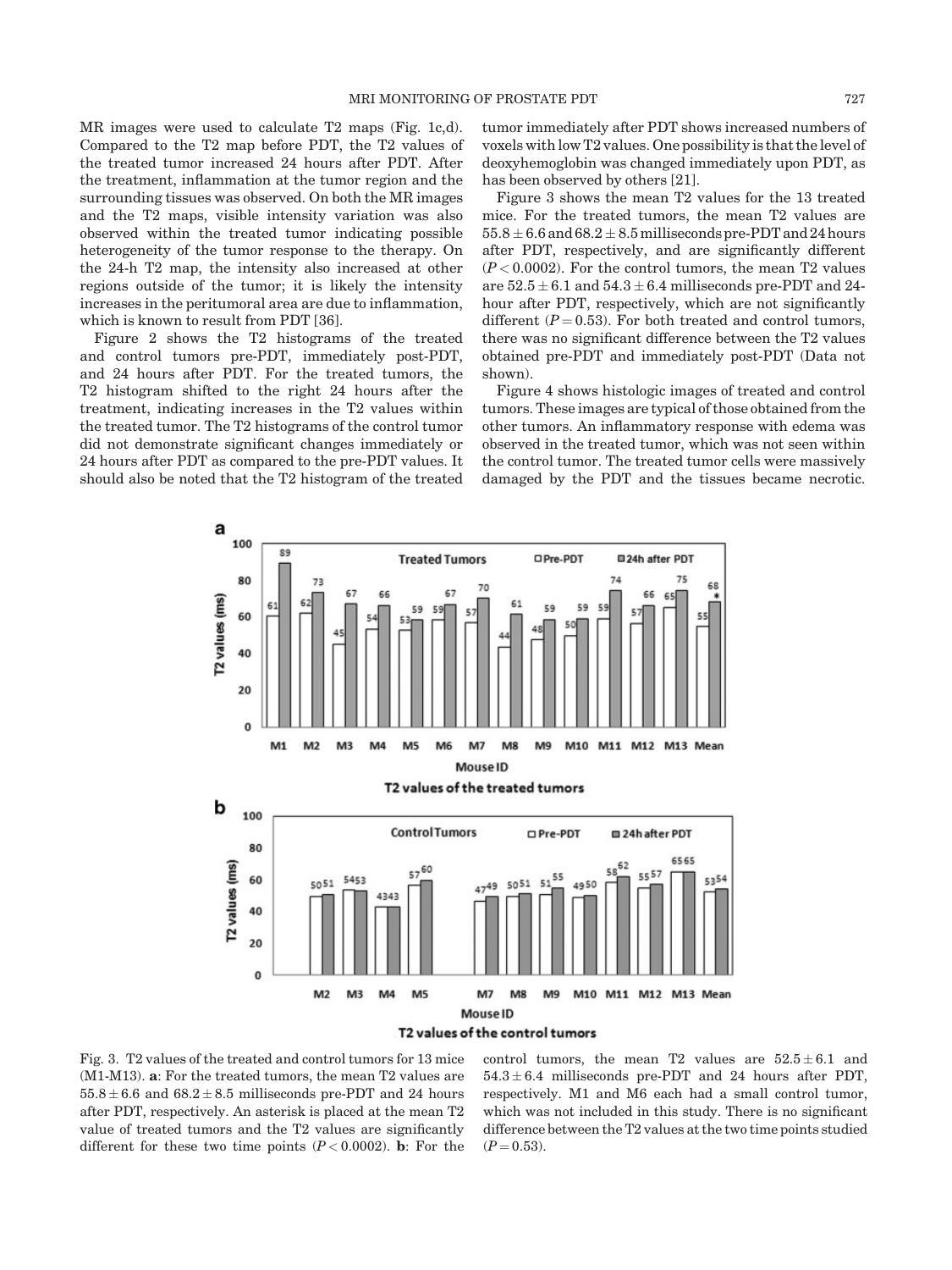

Fig. 4. Histologic images of treated and control tumors from a representative mouse (M7) 24 hours after PDT. An inflammatory response with edema was observed in the treated tumor  $(a)$ , which was not seen within the control tumor  $(b)$ . The rectangular areas on images (a) and (b) are magnified and shown in images  $(c)$  and  $(d)$ , respectively. On image (c), massive areas of tumor cells were damaged by PDT, and the tissues became necrotic. However, the control tumor cells were intact (d). The laser light was focused approximately perpendicular to the plane of the tissue slice. The two tumors were from the same mouse (M7).

Substantial intra-tumor variation in response to the treatment was also observed. Factors that may contribute to the heterogeneity of the tumor response include variations in drug distribution within the tumor, oxygen supply from the microvasculature system and laser light distribution. As shown above on the MR images and the T2 maps, we also observed variations in intensity within the tumor. Thus, the MR images are consistent with the histologic findings. The most likely explanation is that the biological effects of the treatment result in altered water distribution within the treated tissue, including substantial edema, which contributes to changes in the T2 values.

# DISCUSSION

We developed small-animal MR imaging and analysis methods for non-invasively assessing the efficacy of PDT of prostate cancer in mice. To the best of our knowledge, this is the first study demonstrating an effect of Pc 4-PDT for human prostate cancer (PC-3) in an animal model, which is detectable with imaging at an early stage. Our preliminary results show that high-resolution MSME MR images may be able to reveal tumor response to the therapy 24 hours

after the treatment. For treated tumors, the T2 values significantly increased 1 day after treatment, whereas no significant difference in T2 values was observed in the untreated tumor at the same time. Histologic images verified the therapeutic effect on the treated tumors. The MR imaging parameter (T2 value) may provide a useful tool to monitor early tumor response and to determine the effectiveness of the treatment regimen.

The targets of PDT include tumor cells and cells of and within tumor microvasculature, and photodynamic damage to these targets leads to direct tumor cell death and to inflammatory and immune responses by the host. PDT effects on all these targets may influence each other, producing a plethora of responses; the relative importance of each for the overall tumor response has yet to be fully defined and may differ for different tumor types [3]. The photosensitizer Pc 4 localizes in and has a major influence on mitochondria, and Pc 4-PDT produces cytotoxic reactive oxygen species which lead to cell apoptosis and necrosis [2]. Rapid tumor responses to Pc 4-PDT include acute edema and inflammation a few hours after the treatment. PDT-induced lesions are characterized by marked necrosis a few days after therapy. Given the mechanism of action of PDT with photosensitizers such as Pc 4, one might expect alterations in MR imaging parameters in the treated area based on increased water content from edema, vascular occlusion and necrosis. As shown on the histologic images (Fig. 4), there are massive areas of inflammation and necrosis within the treated tumor. T2-weighted MR imaging is sensitive to alterations in tissue water content. The change of T2 values 1 day after PDT may be related to the increased edema and the changes of water distribution in the treated tissues, consistent with necrosis and inflammation.

Conclusions from our data are limited in several ways. Results from tumor xenografts in mice may not extrapolate directly to human cancers. The mouse study was performed in a high-field (9.4 T) MR scanner. Human MRI is typically performed at field strengths between 1.5 and 3.0 T. Although T1 and T2 MR relaxation times depend on the field strength, the field strength dependence of T2 is much less than that of T1. However, due to field strength and species differences, one should anticipate different T2 values when translating the study from mouse to human. More importantly, it is likely that the therapyinduced change in T2 rather than the absolute value is what is important. Moreover, tumors in our study were implanted in athymic mice, which do not exhibit the expected immune response of a human patient. We have not evaluated the tumors more than 7 days after PDT, as we focused on early tumor response to Pc 4-PDT in this study. Delayed T2 changes, for example, more than 1 week after treatment, may be different. It is likely that the timing of post-therapy imaging will be an important factor in the usefulness of MR imaging in monitoring therapeutic response. Notwithstanding these limitations, our results indicate MR imaging parameters may be related to intratumor properties altered by PDT in an animal model.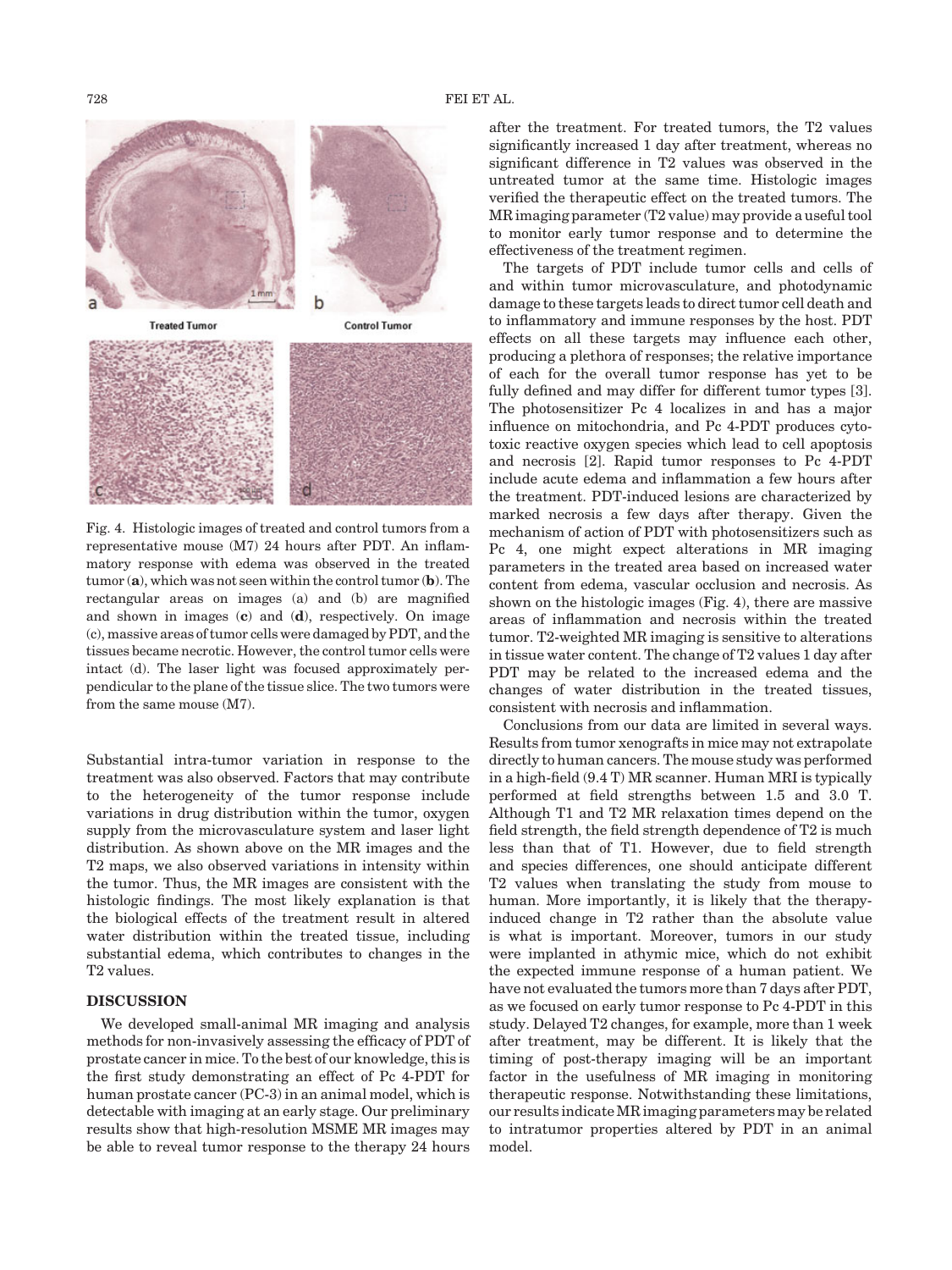The imaging and analysis methods may provide a useful tool to monitor tumor response to PDT, to study therapeutic mechanisms, and to evaluate new PDT drugs. Potential clinical applications of the imaging technique include PDT efficacy assessment and prediction of long-term tumor cure or regrowth.

## ACKNOWLEDGMENTS

This work was partially supported by NIH grant R21CA120536 (PI: B. Fei), by a Pilot Grant from the Case Comprehensive Cancer Center (PI: B. Fei), and by Case Western Reserve University Presidential Research Initiative Award (PI: B. Fei). The imaging facility was partially supported by the Northeastern Ohio Animal Imaging Resource Center, as funded by NIH/NCI grant R24CA110943 (PI: J.L. Duerk). Cell culture supporting the animal study was partially funded by NIH/NCI grant R01CA083917 (PI: N.L. Oleinick). The authors thank Dr. Malcolm E. Kenney for providing the Pc 4, John Mulvihill and Xiang Chen for assistance with the animal experiments, and Dr. Thomas G. Pretlow, Dr. Gregory MacLennan, and Nancy Edgehouse for histologic processing of the tissues.

#### REFERENCES

- 1. Dougherty TJ. An update on photodynamic therapy applications. J Clin Laser Med Surg 2002;20:3–7.
- 2. Oleinick NL, Morris RL, Belichenko I. The role of apoptosis in response to photodynamic therapy: What, where, why, and how. Photochem Photobiol Sci 2002;1:1–21.
- 3. Dougherty TJ, Gomer CJ, Henderson BW, Jori G, Kessel D, Korbelik M, Moan J, Peng Q. Photodynamic therapy. J Natl Cancer Inst 1998;90:889–905.
- 4. Jemal A, Siegel R, Ward E, Murray T, Xu J, Smigal C, Thun MJ. Cancer statistics, 2006. CA Cancer J Clin 2006;56:106– 130.
- 5. Trojan L, Kiknavelidze K, Knoll T, Alken P, Michel MS. Prostate cancer therapy: Standard management, new options and experimental approaches. Anticancer Res 2005;25:551– 561.
- 6. Zhu TC, Glatstein E, Hahn SM, Dimofte A, Finlay JC, Stripp D, Busch T, Miles J, Whittington R, Malkowicz SB, Tochner Z. Optical properties of human prostate at 732 nm measured in vivo during motexafin lutetium-mediated photodynamic therapy. Photochem Photobiol 2004;81:96–105.
- 7. Fei B, Wang H, Meyers J, Feyes D, Mulvihill J, Oleinick N, Edgehouse N, Pretlow T. In vivo small animal imaging for early assessment of therapeutic efficacy of photodynamic therapy for prostate cancer. Proc SPIE Med Imaging: Physiol Funct Struct Med Images 2007;6511:1–8.
- 8. Yu G, Durduran T, Zhou C, Zhu TC, Finlay JC, Busch TM, Malkowicz SB, Hahn SM, Yodh AG. Real-time in situ monitoring of human prostate photodynamic therapy with diffuse light. Photochem Photobiol 2006;82:1279–1284.
- 9. Hsi RA, Kapatkin A, Strandberg J, Zhu T, Vulcan T, Solonenko M, Rodriguez C, Chang J, Saunders M, Mason N, Hahn S. Photodynamic therapy in the canine prostate using motexafin lutetium. Clin Cancer Res 2001;7:651–660.
- 10. Zhu TC, Hahn SM, Kapatkin AS, Dimofte A, Rodriguez CE, Vulcan TG, Glatstein E, Hsi RA. In vivo optical properties of normal canine prostate at 732 nm using motexafin lutetiummediated photodynamic therapy. Photochem Photobiol 2003; 77:81–88.
- 11. Plaks V, Koudinova N, Nevo U, Pinthus JH, Kanety H, Eshhar Z, Ramon J, Scherz A, Neeman M, Salomon Y.

Photodynamic therapy of established prostatic adenocarcinoma with TOOKAD: A biphasic apparent diffusion coefficient change as potential early MRI response marker. Neoplasia 2004;6:224–233.

- 12. Weersink RA, Bogaards A, Gertner M, Davidson SR, Zhang K, Netchev G, Trachtenberg J, Wilson BC. Techniques for delivery and monitoring of TOOKAD (WST09)-mediated photodynamic therapy of the prostate: Clinical experience and practicalities. J Photochem Photobiol B 2005;79:211– 222.
- 13. Zaak D, Sroka R, Stocker S, Bise K, Lein M, Hoppner M, Frimberger D, Schneede P, Reich O, Kriegmair M, Knuchel R, Baumgartner R, Hofstetter A. Photodynamic therapy of prostate cancer by means of 5-aminolevulinic acid-induced protoporphyrin  $IX$ —In vivo experiments on the dunning rat tumor model. Urol Int 2004;72:196–202.
- 14. Xiao Z, Tamimi Y, Brown K, Tulip J, Moore R. Interstitial photodynamic therapy in subcutaneously implanted urologic tumors in rats after intravenous administration of 5-aminolevulinic acid. Urol Oncol 2002;7:125–132.
- 15. Chang SC, Buonaccorsi GA, MacRobert AJ, Bown SG. Interstitial photodynamic therapy in the canine prostate with disulfonated aluminum phthalocyanine and 5-aminolevulinic acid-induced protoporphyrin IX. Prostate 1997;32: 89–98.
- 16. Moore CM, Nathan TR, Lees WR, Mosse CA, Freeman A, Emberton M, Bown SG. Photodynamic therapy using meso tetra hydroxy phenyl chlorin (mTHPC) in early prostate cancer. Lasers Surg Med 2006;38:356–363.
- 17. Chang SC, Chern IF, Hsu YH. Biological responses of dog prostate and adjacent structures after meso-tetra-(m-hydroxyphenyl) chlorin and aluminum disulfonated phthalocyanine based photodynamic therapy. Proc Natl Sci Counc Repub China B 1999;23:158–166.
- 18. Jankun J, Keck RW, Skrzypczak-Jankun E, Lilge L, Selman SH. Diverse optical characteristic of the prostate and light delivery system: Implications for computer modelling of prostatic photodynamic therapy. BJU Int 2005;95:1237– 1244.
- 19. Lilge L, Pomerleau-Dalcourt N, Douplik A, Selman SH, Keck RW, Szkudlarek M, Pestka M, Jankun J. Transperineal in vivo fluence-rate dosimetry in the canine prostate during SnET2-mediated PDT. Phys Med Biol 2004;49:3209–3225.
- 20. Winsborrow BG, Grondey H, Savoie H, Fyfe CA, Dolphin D. Magnetic resonance imaging evaluation of photodynamic therapy-induced hemorrhagic necrosis in the murine M1 tumor model. Photochem Photobiol 1997;66:847–852.
- 21. Gross S, Gilead A, Scherz A, Neeman M, Salomon Y. Monitoring photodynamic therapy of solid tumors online by BOLD-contrast MRI. Nat Med 2003;9:1327–1331.
- 22. Kennedy SD, Szczepaniak LS, Gibson SL, Hilf R, Foster TH, Bryant RG. Quantitative MRI of Gd-DTPA uptake in tumors: Response to photodynamic therapy. Magn Reson Med 1994; 31:292–301.
- 23. Huang Z, Haider MA, Kraft S, Chen Q, Blanc D, Wilson BC, Hetzel FW. Magnetic resonance imaging correlated with the histopathological effect of Pd-bacteriopheophorbide (Tookad) photodynamic therapy on the normal canine prostate gland. Lasers Surg Med 2006;38:672–681.
- 24. Haider MA, Davidson SR, Kale AV, Weersink RA, Evans AJ, Toi A, Gertner MR, Bogaards A, Wilson BC, Chin JL, Elhilali M, Trachtenberg J. Prostate gland: MR imaging appearance after vascular targeted photodynamic therapy with palladium-bacteriopheophorbide. Radiology 2007;244: 196–204.
- 25. Mattiello J, Evelhoch JL, Brown E, Schaap AP, Hetzel FW. Effect of photodynamic therapy on RIF-1 tumor metabolism and blood flow examined by 31P and 2H NMR spectroscopy. NMR Biomed 1990;3:64–70.
- 26. Bremner JC, Wood SR, Bradley JK, Griffiths J, Adams GE, Brown SB. 31P magnetic resonance spectroscopy as a predictor of efficacy in photodynamic therapy using differently charged zinc phthalocyanines. Br J Cancer 1999;81: 616–621.
- 27. Ceckler TL, Bryant RG, Penney DP, Gibson SL, Hilf R. 31P-NMR spectroscopy demonstrates decreased ATP levels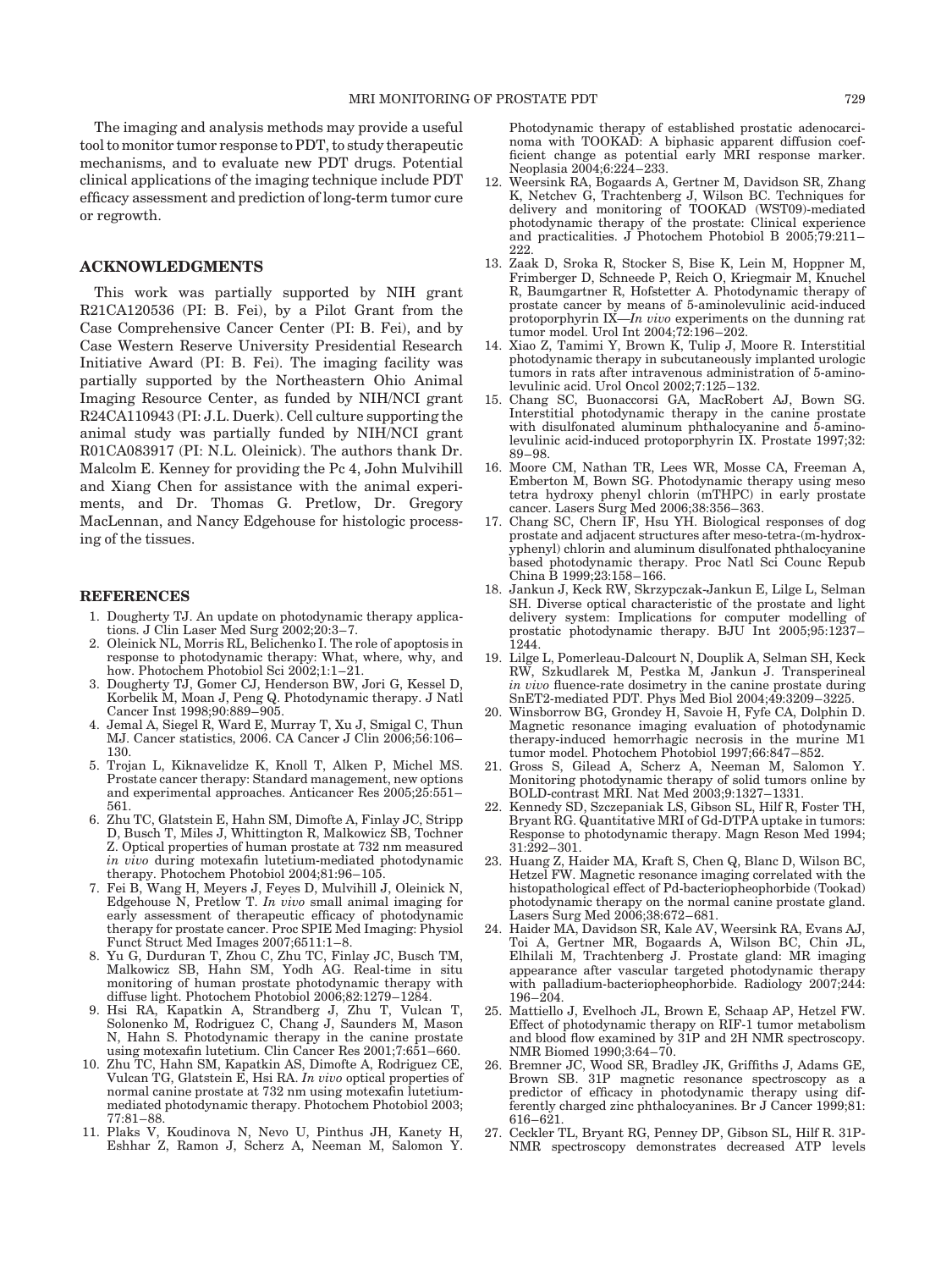in vivo as an early response to photodynamic therapy. Biochem Biophys Res Commun 1986;140:273–279.

- 28. Ceckler TL, Gibson SL, Kennedy SD, Hill R, Bryant RG. Hetergeneous tumour response to photodynamic therapy<br>assessed by *in vivo* localised <sup>31</sup>P NMR spectroscopy. Br J Cancer 1991;63:916-922.
- 29. Jiang Q, Chopp M, Hetzel FW. In vivo 31P NMR study of combined hyperthermia and photodynamic therapies of mammary carcinoma in the mouse. Photochem Photobiol 1991;54:795–799.
- 30. Liu YH, Hawk RM, Ramaprasad S. In vivo relaxation time measurements on a murine tumor model–prolongation of T1 after photodynamic therapy. Magn Reson Imaging 1995;13:  $251 - 258.$
- 31. Fei B, Wang H, Muzic RF, Flask C, Wilson DL, Duerk JL, Feyes DK, Oleinick NL. Deformable and rigid registration of MRI and microPET images for photodynamic therapy of cancer in mice. Med Phys 2006;33:753–760.
- 32. Fei B, Muzic R, Lee Z, Flask C, Morris R, Duerk JL, Wilson DL. Registration of micro-PET and high resolution MR images of mice for monitoring photodynamic therapy. Proc SPIE Med Imaging: Physiol Funct Struct Med Images 2004; 5369:371–379.
- 33. Oleinick NL, Antunez AR, Clay ME, Rihter BD, Kenney ME. New phthalocyanine photosensitizers for photodynamic therapy. Photochem Photobiol 1993;57:242–247.
- 34. Sobel RE, Sadar MD. Cell lines used in prostate cancer research: A compendium of old and new lines—Part 1. J Urol 2005;173:342–359.
- 35. Colussi VC, Feyes DK, Mulvihill JW, Li YS, Kenney ME, Elmets CA, Oleinick NL, Mukhtar H. Phthalocyanine 4 (Pc 4) photodynamic therapy of human OVCAR-3 tumor xenografts. Photochem Photobiol 1999;69:236–241.
- 36. Castano AP, Mroz P, Hamblin MR. Photodynamic therapy and anti-tumour immunity. Nat Rev Cancer 2006;6:535– 545.